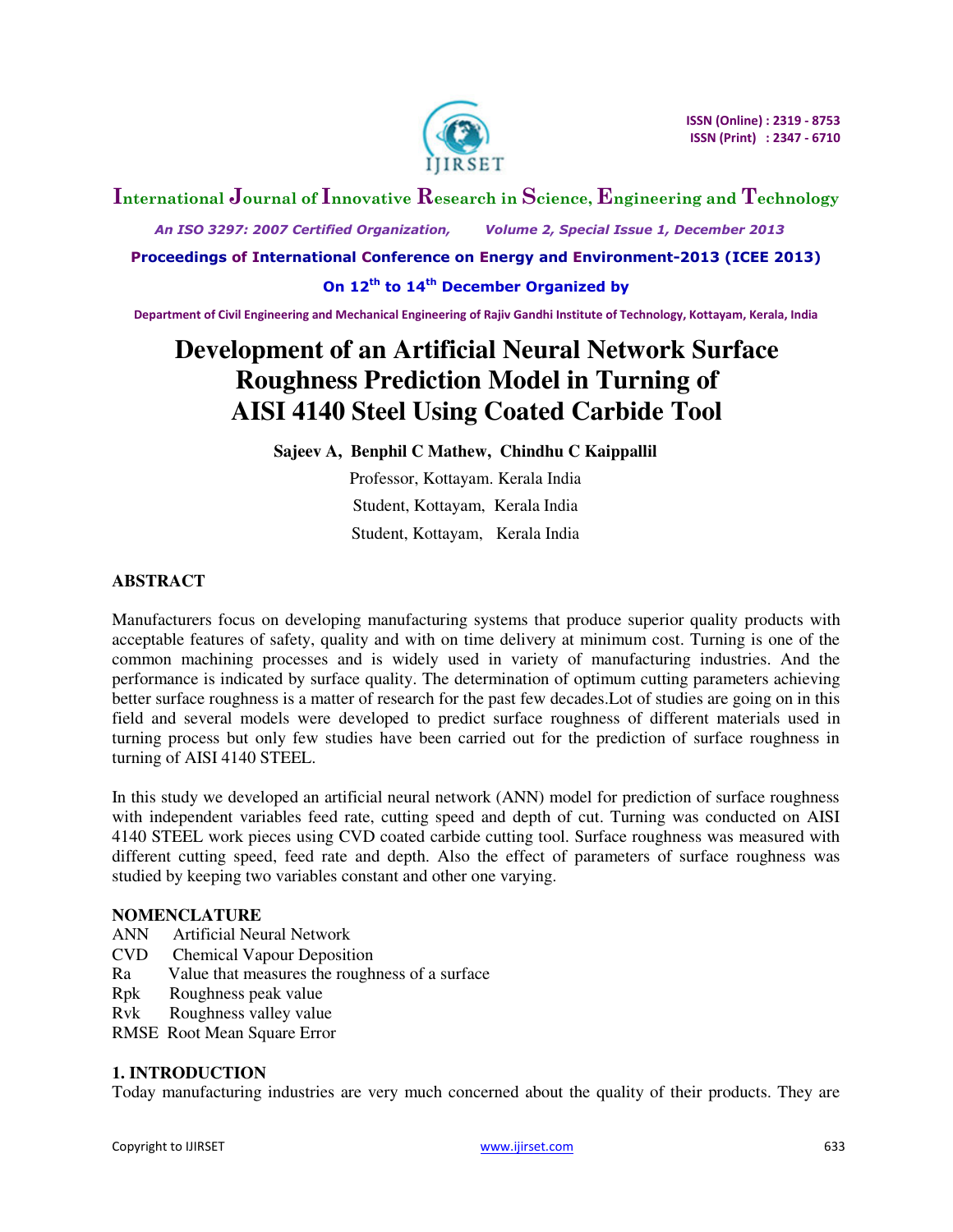focused on producing high quality products in time at minimum cost. Surface finish is one of the crucial performance parameters that have to be controlled within suitable limits for a particular process. Therefore, prediction or monitoring of the surface roughness of machined components has been an important area of research. Cutting parameters such as speed feed depth of cut strongly influence the surface roughness of the machined product. Producing a desired surface roughness, which is one of the most important factors in measuring the quality of machined products, presents mechanical and economic issues in manufacturing environments. Not only does producing the appropriate surface roughness affect the functional attributes of products also affects manufacturing costs.

In this experiment only the Ra value is taken into consideration. Several works has been reported in the broad field of tool condition monitoring. Researchers are trying to develop a robust and accurate model that can find a correlation between the cutting parameters and the surface roughness of the machined products. Also Rpk, Rvk values are obtained for further progress of project.

## **2. LITERATURE REVIEW**

K.Kadigrama European Journal of Scientific Research,2009 Surface Roughness Prediction Using Statistical Method, Model of 6061-T6 Aluminium Alloy Machining, surface roughness of milling. Feed rate is the most significantly influencing factor. Sakir tasdemir (iccs & tech-2008) Prediction using artificial neural network,AISI 1040 steel in dry cutting condition, Surface roughness of Turning process, parameters: TOOL RAKE ANGLE,TOOL OVER HANG & TOOL NOSE RADIUS(using coated carbide tool) K.pal Surya( 2005).Surface roughness prediction using ann network Surface roughness in turning operations, Mild steel work piece Sahin and Motorcu (2004) Regression model,AISI 4140 steel - CVD coated carbide cutting tool. Feed rate, cutting speed , depth of cut, nose radius, Feed rate - more influence on surface roughness. Ozel and Karpat (2004)ANN and Regression models ,Hardened AISI 52100 and AISI H-13 steels,Cubic Boron Nitride (cBN) cutting tool. Neural Networks better performance than regression models. Increase in feed rate decreased surface quality Ahmed (2006) Developed prediction model for surface roughness in finish turning of Aluminum using carbide tool in CNC lathe ,Nonlinear regression analysis with logarithmic data transformation was applied in developing the model. Model found to be satisfactory in prediction. Singh and Kumar (2006) Obtained optimal setting of turning process parameters (cutting speed, feed rate and depth of cut) to get optimal range of feed force when machining of EN 24 steel with titanium carbide coated tungsten carbide inserts using Taguchi technique.

We had gone through several journal regarding surface roughness prediction model  $\&$  we find that there are only a few work is done on AISI 4140 thus we decided to do our project to predict surface roughness model in turning work of AISI 4140 by using CVD coated carbide tool

### **3. PRESENT STUDY**

We studied the different properties, applications and scope of AISI4140 steel & CVD tool, Also gone through several journals and concluded that prediction using ANN network is more advantageous than regression & taguchi method.

We have to develop a prediction model of surface roughness of AISI 4140 in turning operation using CVD coated tool and also we have to develop a prediction model for functional aspects of AISI 4140.

The objectives of the study are

- To study the characteristics and applications & scope of the AISI 4140
- To study about CVD coated carbide tool
- To study the functional aspects of AISI 4140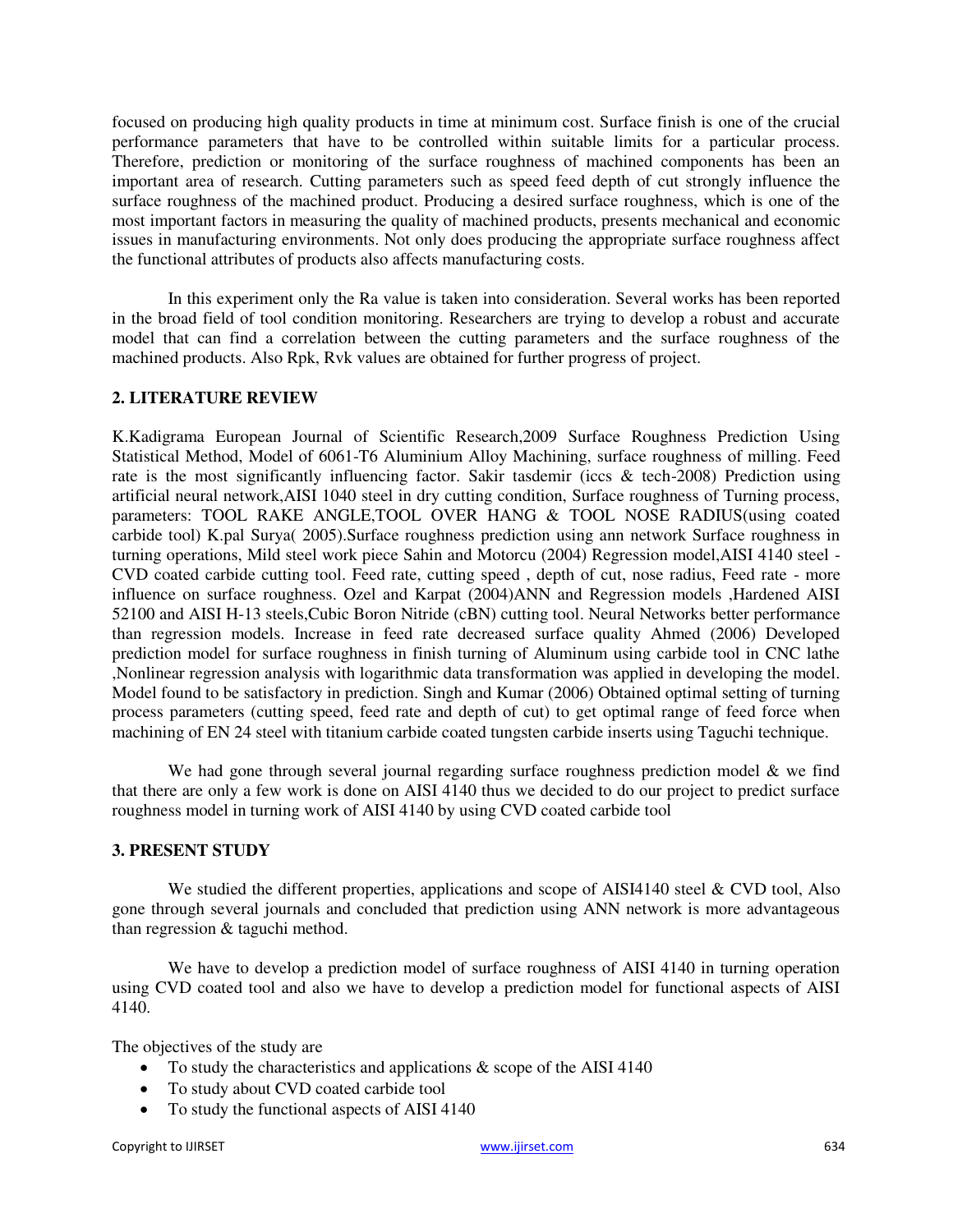To study the different prediction models

This study is restricted to AISI 4140 steel using CVD coated carbide tool using artificial neural network.

#### **3.1 Tool and work piece specification**

**3.1.1 Tool Used:** CVD coated carbide: CVD coated carbide for efficient steel machining.CVD coated carbide grades use ceramic thin film coating technology and provide stable, efficient machining at high speeds or heavy interrupted applications.

CVD coated carbide is applicable for low to high speed machining and finishing to roughing. Stable machining is obtained due to high toughness and crack resistance. The various types of combination with 3D chip breaker solves chip evacuation troubles and enables to shorten machining time by high speed and high feed machining.

#### **3.1.2 Workpiece Used:** AISI 4140

### **TABLE 3.1.2**

|    | $0.38 - 0.48$ |
|----|---------------|
| Mn | $0.75 - 1$    |
|    | $0.035$ (max) |
| S  | $0.04$ (max)  |
| Si | $0.15 - 0.3$  |
| Cr | $0.8 - 1.1$   |
| Mo | $0.15 - 0.25$ |

### **WORK PIECE COMPOSITION**

#### **3.2 Experimental Procedure**

There are many parameters which affects surface roughness. In this experimental study structural parameters for the machine tool are constant for every experiment in as much as all the experiments have been completed on the same machine tool. Similarly cutting tool parameters are constant because all of the cutting tools used have the same characteristics  $\&$  in order to minimize the effect of tool wear, Which could affect surface quality, The inserts are changed fairly often. Also the cutting parameters have been reduced to three parameters to simplify matters. In this context,36 different cutting conditions have been considered and obtained the accurate values.

The cutting test have been carried out on an ordinary lathe(PANTHER) .The test parts used was of diameter 48mm x 310.25mm in size and it was AISI4140 steel, First all of the test parts have been machined by fine turning under the same cutting conditions after that 36 parts have been machined. Surface roughness value Ra have been measured with RUGOSURF 10G.Finally these training data and test data was interpreted in artificial neural network to obtain the mathematical model.

#### **4. EFFECT OF CUTTING PARAMETERS ON SURFACE ROUGHNESS**

This paper deals with the effect of various cutting parameters on the measured surface roughness.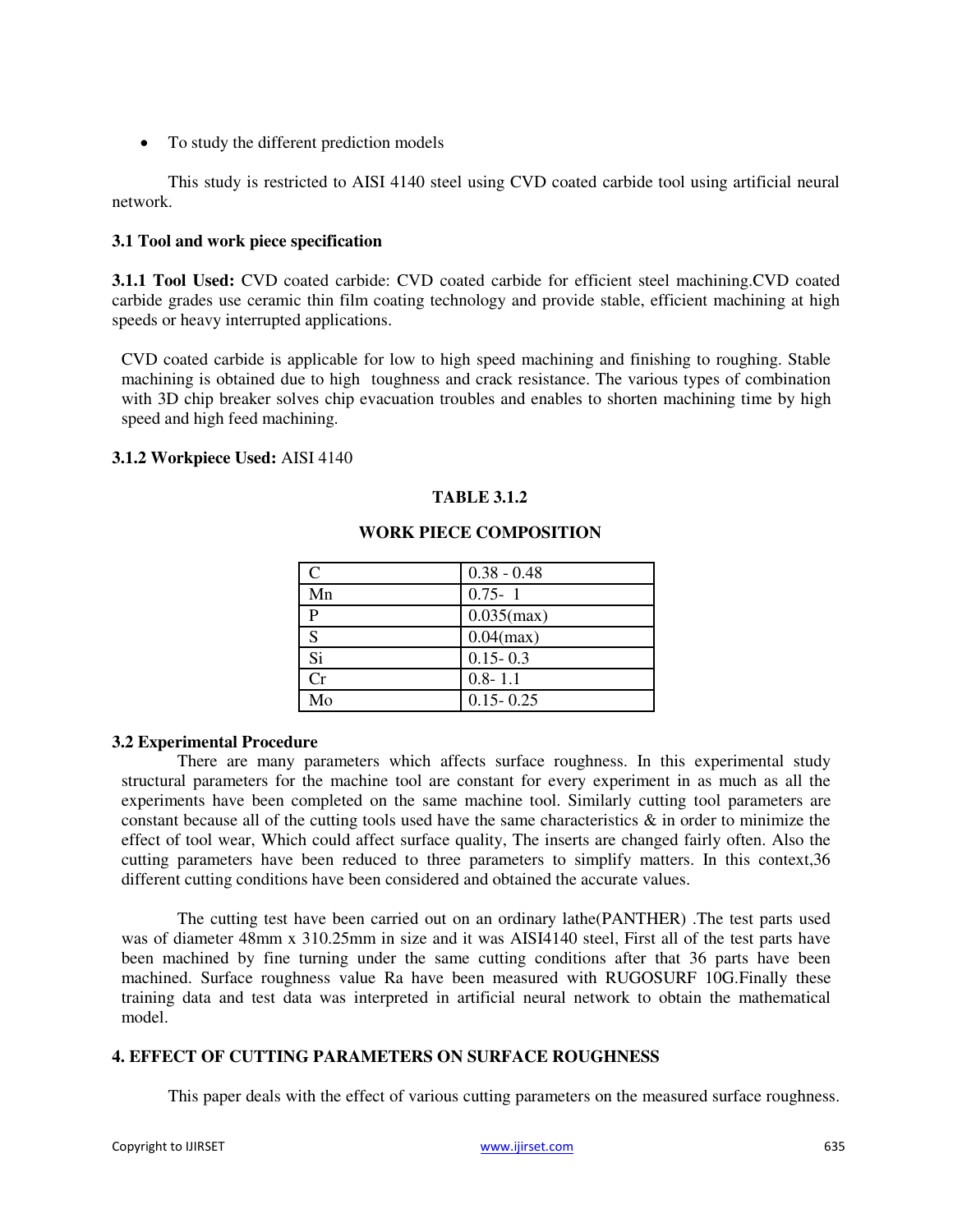The analysis was conducted by studying the variation of surface roughness by keeping one of the parameters varying and the other two constant.

| <b>Speed</b> | Feed    | Depth | Ra    |  |
|--------------|---------|-------|-------|--|
| 145          | 0.1     | 0.2   | 2.1   |  |
| 384          | 0.1     | 0.2   | 1.91  |  |
| 598          | 0.1     | 0.2   | 1.47  |  |
| 145          | 0.2     | 0.2   | 3.21  |  |
| 384          | $0.2\,$ | 0.2   | 2.95  |  |
| 598          | 0.2     | 0.2   | 1.735 |  |
| 145          | 0.3     | 0.2   | 3.705 |  |
| 384          | 0.3     | 0.2   | 2.77  |  |
| 598          | 0.3     | 0.2   | 2.45  |  |
| 145          | 0.1     | 0.5   | 2.26  |  |
| 384          | 0.1     | 0.5   | 0.59  |  |
| 598          | 0.1     | 0.5   | 0.465 |  |
|              |         |       |       |  |

#### **TABLE 4VALUES OBTAINED**

The study of the effect of various parameters on surface roughness was carried out. Surface roughness has a regular variation with change in cutting speed and feed rate. While it has an irregular variation with change in depth of cut.

#### **5. DEVELOPMENT OF PREDICTION MODELS**

#### **5.1 Introduction**

The experimental results were used to develop the surface roughness prediction models. The observed data was used to develop Multiple linear and Nonlinear Regression models as well as Artificial Neural Network (ANN) models. Both linear and nonlinear regression models were developed along with ANN models. The models developed were used to predict the surface roughness of the validation data set. The actual and predicted values were compared with Root Mean square Error (RMSE) Deviation.

#### **5.2 Development Of Ann Model**

Artificial Neural Network model was developed using MATLAB 7.0.1 with speed, feed, and depth of cut as inputs and surface roughness values as targets. Twenty seven values were used for training and nine values for testing. From the different ANN architectures, a back propagation multilayer feed-forward network (MLN) which is the widely used architecture for prediction was used in the study.Transig function as well as Purelin function was used as the transfer functions. Various combination of number of layers as well as number of neurons were tried to arrive at the best model. TRAINLM training function and TRAINGDM Learning function was used in the study. The different models tried with better performance values are as shown in Table 5.2.1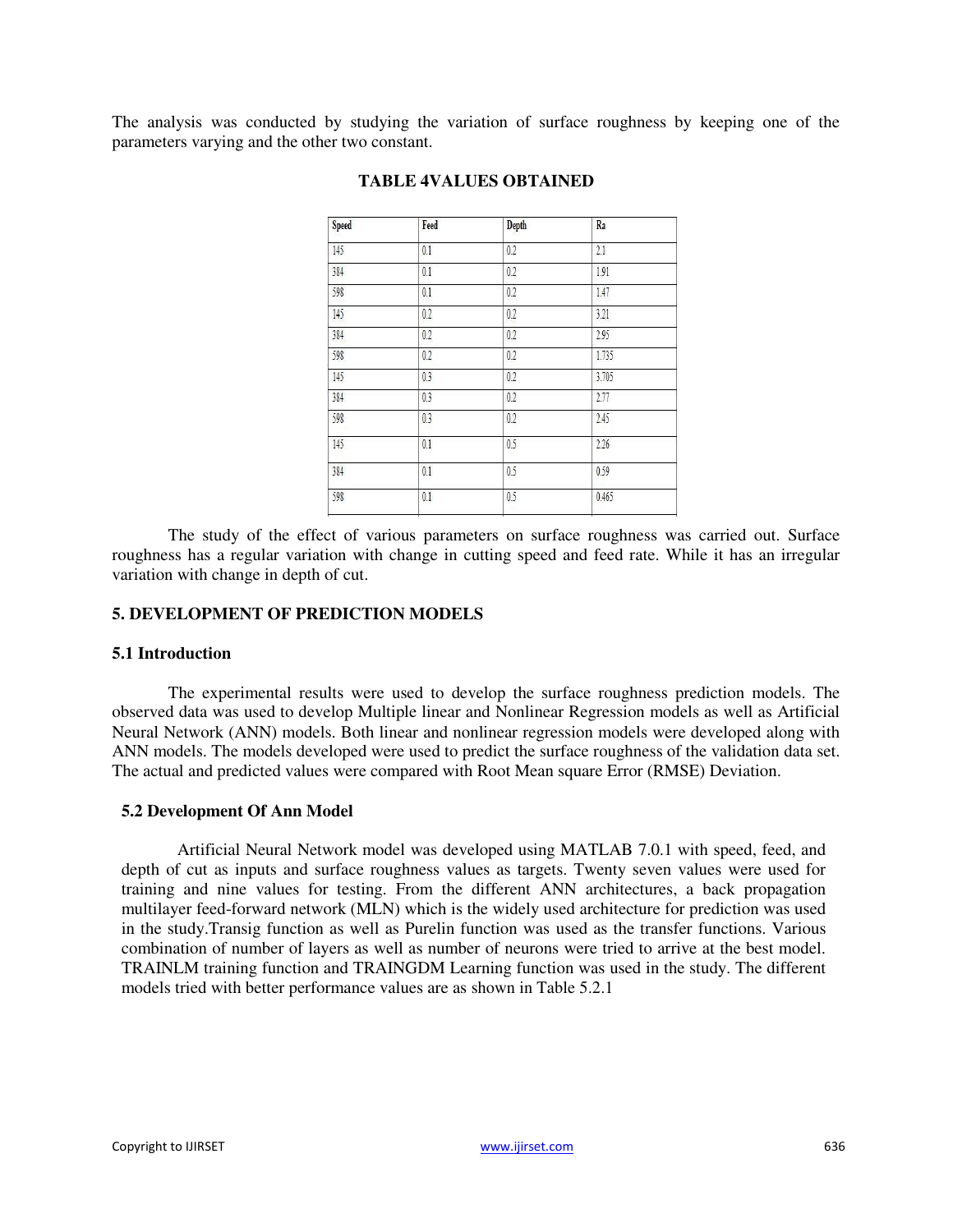# **TABLE 5.2.1 ANN ARCHITECTURE**

| Model | No of  | No of  | No of          | No of     |
|-------|--------|--------|----------------|-----------|
|       | neuron | neuron |                |           |
| no    | S      | S      | neurons        | neurons   |
|       | in     |        |                |           |
|       | input  | in     | in             | in output |
|       | layer  | hidden | hidden         | layer     |
|       |        | layer  | layer          |           |
| 1     | 3      | 3      | 3              | 1         |
| 2     | 3      | 3      | 3              |           |
| 3     | 3      | 3      | 3              |           |
| 4     | 3      | 3      | 3              | 1         |
| 5     | 3      | 3      | $\overline{2}$ | 1         |
| 6     | 3      | 3      | 2              | 1         |
| 7     | 3      | 3      | $\overline{2}$ |           |
| 8     | 3      | 3      | 2              |           |

#### **TABLE 5.2.2 VALIDATION OF ANN MODELS**

| Model   | <b>RMSE</b> |
|---------|-------------|
| Model 1 | 0.3824      |
| Model 2 | 0.4899      |
| Model 3 | 0.4872      |
| Model 4 | 0.4298      |
| Model 5 | 0.9066      |
| Model 6 | 0.574       |
| Model 7 | 0.4228      |
| Model 8 | 0.4852      |

In Table 5.2.2 Model 1 has the least RMSE and was chosen as the best Network Architecture. This network has 3 neurons in input layer, 3 neurons in hidden layers and one neuron in output layer (3-3-1).The network architecture is shown in Figure 5.2.1



#### FIG.5.2. NETWORK ARCHITECTURE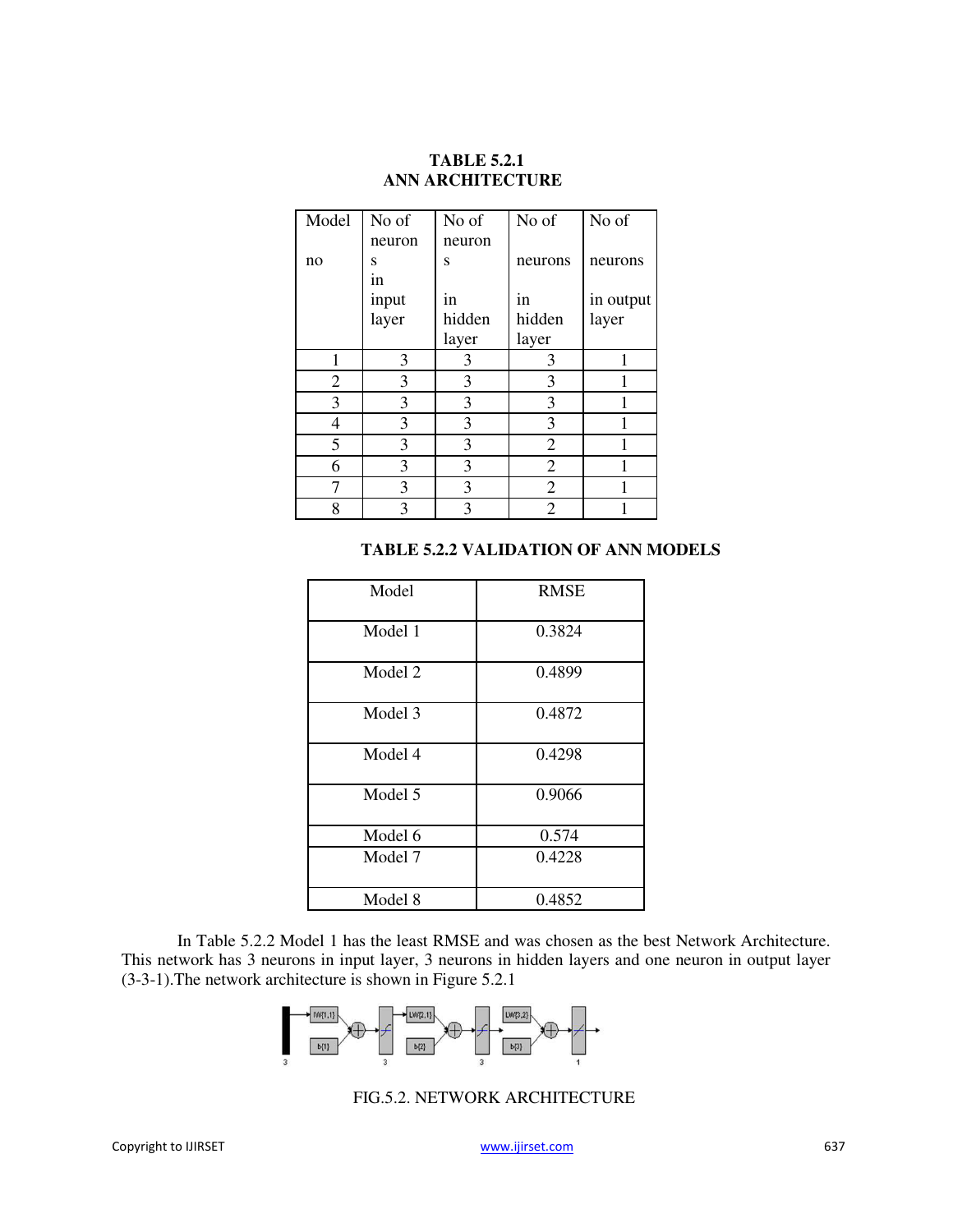#### **6. RESULT**

Turning operation was performed over a wide range of cutting condition: Spindle speed from 145 rpm to 598 rpm, feed from .1 mm/rpm to .3 mm/rpm, and depth of cut from.2 mm to 1mm.Different combination of spindle speed, feed and depth of cut, were adopted to perform 27 different turning operations.Also corresponding to each cutting condition, the surface roughness of machined part was measured. The results of the experiment are tabulated. To train the neural network, speed, feed and depth of cut are used are used as input parameters, and corresponding surface roughness of the machined product as the output parameter.36 data set obtained from the experiment,27 have been selected at random for training the network, and the remaining nine are used for the testing. The normalized data sets are used for training the network. RMSE- 0.380

| <b>ACTUAL</b> | <b>PREDICTED</b> |
|---------------|------------------|
| 2.135         | 1.9552           |
| 1.79          | 1.8287           |
| 3.49          | 3.6169           |
| 3.34          | 3.6169           |
| 1.45          | 1.8287           |
| 3.09          | 3.6169           |
| 2.37          | 1.8287           |
| 1.15          | 1.8287           |
| 1.964643      | 1.8287           |

#### **TABLE 6.1 ACTUAL VERSUS PREDICTED**

#### **7.CONCLUSION**

Following conclusions may be drawn from the cutting conditions in machining AISI4140 steel using CVD coated carbide tool. A methodology for the prediction of surface roughness in turning using feed forward back propagation neural network has been developed. The optimum network architecture has been found out based on mean square error and the convergence rate of actual and predicted value. The predicted surface roughness from the obtained artificial neural network architecture model is very close to the values measured experimentally, thus showing feed forward back propagation neural network for predicting surface roughness in turning. And finally we conclude that our neural network obtained can be used for predicting surface roughness for various speed, feed and depth of cut having the above cutting and material specifications.

#### **8. SUMMARY**

From our literature survey various cutting parameters such as speed, feed and depth of cut has been obtained. Also material to be used for the work is AISI4140 steel and tool used is CVD coated carbide tool is obtained from literature survey analysis.

Turning operation was performed over a wide a range of cutting condition: spindle speed from 145 rpm to 598 rpm, feed from 0.1 mm/rev to 0.3 mm/rev, and depth of cut from 0.2 mm to 1mm.Different combinations of spindle speed, feed and depth of cut, were adopted to perform 36 different turning operations.

In these 27 are training sets and remaining 9 are testing sets. After this, enormous task of